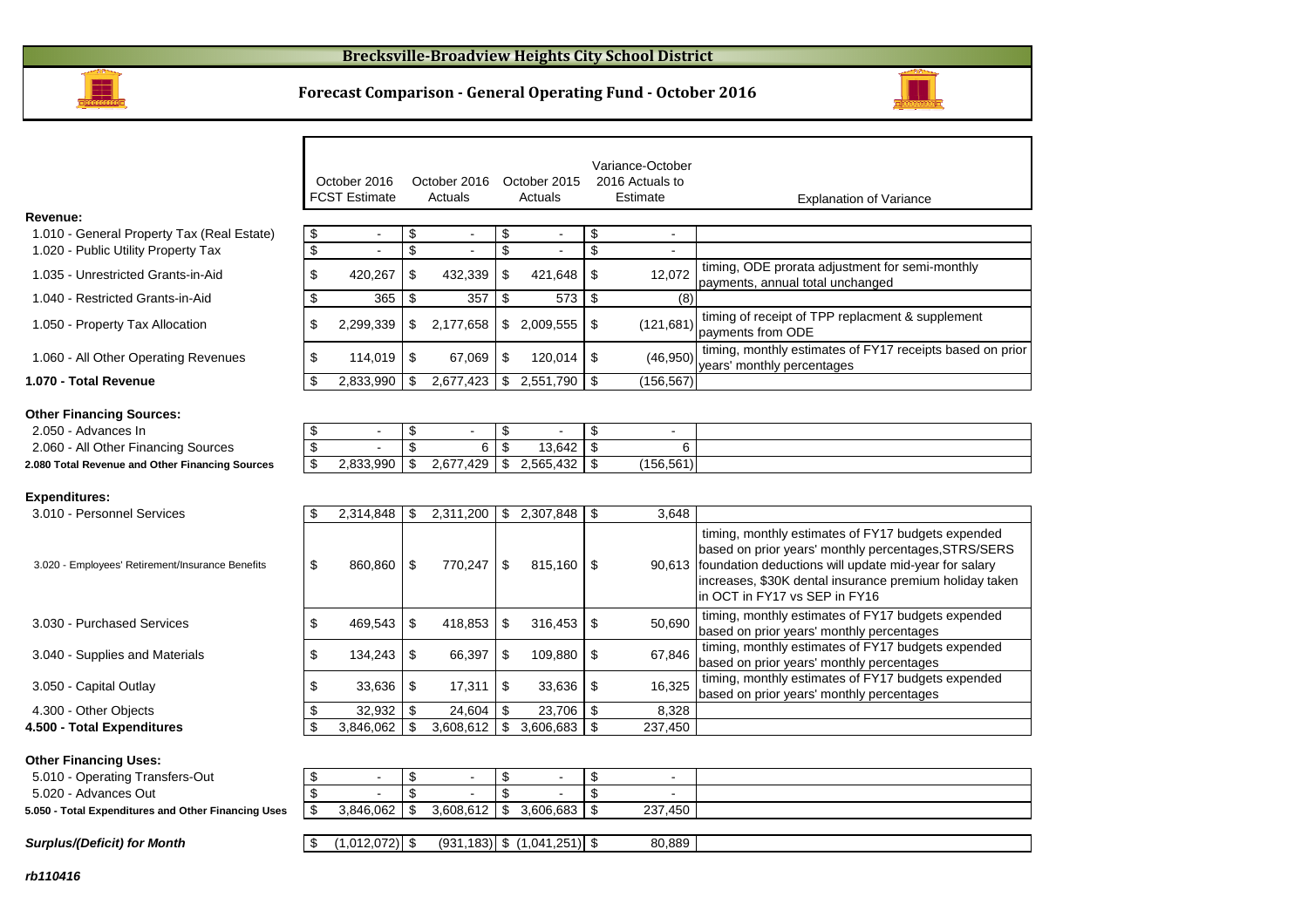## **Brecksville-Broadview Heights City School District**



### **Forecast Comparison - General Operating Fund - October 2016**



|                                                  |                | <b>Current FYTD</b>  |      | <b>Current FYTD</b> |                | Prior FYTD     |               | FYTD Actual to       |                                                                                                                                                                                                                                                                        |
|--------------------------------------------------|----------------|----------------------|------|---------------------|----------------|----------------|---------------|----------------------|------------------------------------------------------------------------------------------------------------------------------------------------------------------------------------------------------------------------------------------------------------------------|
|                                                  |                | <b>FCST Estimate</b> |      | Actuals             |                | Actuals        |               | <b>FCST Estimate</b> | <b>Explanation of Variance</b>                                                                                                                                                                                                                                         |
| Revenue:                                         |                |                      |      |                     |                |                |               |                      |                                                                                                                                                                                                                                                                        |
| 1.010 - General Property Tax (Real Estate)       | - \$           | 14,422,041           | - \$ | 14,422,041          | - \$           | 13,807,582     | -\$           | $\sim$               |                                                                                                                                                                                                                                                                        |
| 1.020 - Public Utility Property Tax              | $\mathfrak{s}$ | 872,487              | \$   | 872,487             | $\mathfrak{S}$ | 879,411        | \$            |                      |                                                                                                                                                                                                                                                                        |
| 1.035 - Unrestricted Grants-in-Aid               | \$             | 1,779,971            | \$   | 1,792,043           | \$             | 1,792,143      | \$            | 12,072               | timing, ODE prorata adjustment for semi-monthly payments,<br>annual total unchanged                                                                                                                                                                                    |
| 1.040 - Restricted Grants-in-Aid                 | \$             | 1,461                | \$   | 1,453               | \$             | 2,293          | $\sqrt[6]{3}$ | (8)                  |                                                                                                                                                                                                                                                                        |
| 1.050 - Property Tax Allocation                  | \$             | 2,299,339            | \$   | 2,177,658           | \$             | 2,408,575      | \$            | (121, 681)           | timing of receipt of TPP replacment & supplement<br>payments from ODE                                                                                                                                                                                                  |
| 1.060 - All Other Operating Revenues             | \$             | 815,896              | \$   | 768,946             | \$             | 589,572        | \$            | (46,950)             | timing, monthly estimates of FY17 receipts based on prior<br>years' monthly percentages                                                                                                                                                                                |
| 1.070 - Total Revenue                            | \$             | 20,191,195           | \$   | 20,034,628          |                | \$19,479,576   | -\$           | (156, 567)           |                                                                                                                                                                                                                                                                        |
| <b>Other Financing Sources:</b>                  |                |                      |      |                     |                |                |               |                      |                                                                                                                                                                                                                                                                        |
| 2.050 - Advances In                              | \$             | $\blacksquare$       | \$   |                     | \$             |                | $\sqrt[6]{3}$ | $\blacksquare$       |                                                                                                                                                                                                                                                                        |
| 2.060 - All Other Financing Sources              | \$             | 270                  | \$   | 276                 | \$             | 13,642         | \$            | 6                    |                                                                                                                                                                                                                                                                        |
| 2.080 Total Revenue and Other Financing Sources  | \$             | 20.191.465           | \$   | 20,034,904          |                | \$19,493,218   | -\$           | (156, 561)           |                                                                                                                                                                                                                                                                        |
|                                                  |                |                      |      |                     |                |                |               |                      |                                                                                                                                                                                                                                                                        |
| <b>Expenditures:</b>                             |                |                      |      |                     |                |                |               |                      |                                                                                                                                                                                                                                                                        |
| 3.010 - Personnel Services                       |                | 9,065,218            | \$   | $9,061,570$ \\$     |                | $9,050,316$ \$ |               | 3,648                |                                                                                                                                                                                                                                                                        |
| 3.020 - Employees' Retirement/Insurance Benefits | \$             | 3,227,693            | \$   | 3,137,080           | $\mathfrak{S}$ | 3,042,474      | \$            |                      | timing, monthly estimates of FY17 budgets expended based<br>on prior years' monthly percentages, STRS/SERS foundation<br>90,613 deductions will update mid-year for salary increases, \$30K<br>dental insurance premium holiday taken in OCT in FY17 vs<br>SEP in FY16 |
| 3.030 - Purchased Services                       | \$             | 1,492,722            | \$   | 1,442,032           | \$             | 1,296,799      | \$            | 50,690               | timing, monthly estimates of FY17 budgets expended based<br>on prior years' monthly percentages                                                                                                                                                                        |
| 3.040 - Supplies and Materials                   | \$             | 415,219              | \$   | 347,373             | \$             | 426,671        | \$            | 67,846               | timing, monthly estimates of FY17 budgets expended based<br>on prior years' monthly percentages                                                                                                                                                                        |
| 3.050 - Capital Outlay                           | \$             | 51,058               | \$   | 34,733              | - \$           | 51,994         | -\$           | 16,325               | timing, monthly estimates of FY17 budgets expended based<br>on prior years' monthly percentages                                                                                                                                                                        |

 $\frac{$}{$}$  340,934  $\frac{$}{$}$  332,606<br> $\frac{$}{$}$  14,592,844  $\frac{$}{$}$  14,355,394

4.300 - Other Objects

**4.500 - Total Expenditures**

#### **Other Financing Uses:**

5.010 - Operating Transfers-Out 5

5.020 - Advances Out

**5.050 - Total Expenditures and Other Financing Uses**

### **Surplus/(Deficit) FYTD**

| ansfers-Out              |            | $\overline{\phantom{0}}$ |               |         |  |
|--------------------------|------------|--------------------------|---------------|---------|--|
|                          | 40,000     | 40,000                   | 40,000        |         |  |
| and Other Financing Uses | 14.632.844 | 14.395.394               | 14.224.087 \$ | 237,450 |  |
|                          |            |                          |               |         |  |
| D                        | 5,558,621  | 5,639,510                |               | 80,889  |  |
|                          |            |                          |               |         |  |

 $\frac{$}{$}$   $\frac{315,833}{$}$   $\frac{$}{$}$   $\frac{8,328}{$}$   $\frac{$}{$}$   $\frac{315,833}{$}$   $\frac{$}{$}$   $\frac{8,328}{237,450}$ 

 $\frac{1}{14,184,087}$  \$

|            |      |            |     | -          |        | $\overline{\phantom{a}}$ |  |
|------------|------|------------|-----|------------|--------|--------------------------|--|
|            |      |            |     |            |        | 6                        |  |
| 270        | - 30 | 276        | -\$ | 13,642     |        |                          |  |
| 20,191,465 | -\$  | 20,034,904 | \$  | 19,493,218 | ₼<br>w | (156, 561)               |  |

Variance-Current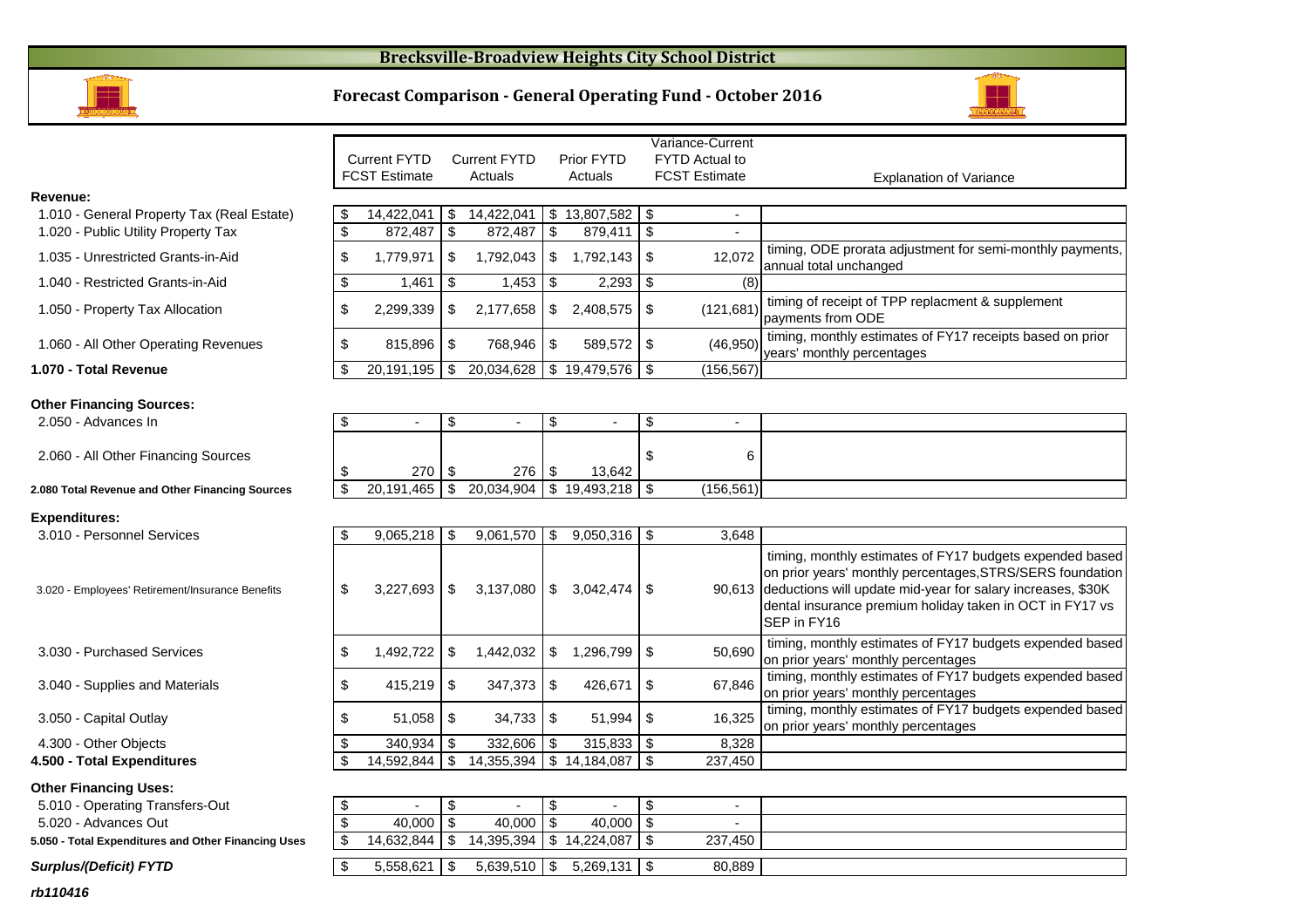| <b>Brecksville-Broadview Heights City School District</b> |                                                                                     |                          |                          |                       |                          |                                                                     |                                             |                                 |                    |                         |  |
|-----------------------------------------------------------|-------------------------------------------------------------------------------------|--------------------------|--------------------------|-----------------------|--------------------------|---------------------------------------------------------------------|---------------------------------------------|---------------------------------|--------------------|-------------------------|--|
|                                                           |                                                                                     |                          |                          |                       |                          | <b>Revenue Analysis Report - General Operating Fund Only - FY17</b> |                                             |                                 |                    |                         |  |
|                                                           |                                                                                     | <b>Local Revenue</b>     |                          |                       | Federal                  |                                                                     | <b>State Revenue</b>                        |                                 |                    |                         |  |
| $2016 - 2017$                                             | <b>Taxes</b><br>Real<br>Estate                                                      | Personal<br>Property     | <b>Interest</b>          | <b>Other</b><br>Local |                          | <b>Unrestricted</b><br>Grants-<br>in-Aid                            | Property<br><b>Tax</b><br><b>Allocation</b> | Restricted<br>Grants-<br>in-Aid | Non-<br>Operating* | <b>Total</b><br>Revenue |  |
| July                                                      | 9,502,000                                                                           |                          | 1,554                    | 190,605               | 2,524                    | 419,097                                                             |                                             | 369                             | 270                | 10,116,418              |  |
| <b>August</b>                                             | 4,920,041                                                                           | 872,487                  | 32,101                   | 273,195               | 135                      | 519,017                                                             |                                             | 365                             |                    | 6,617,341               |  |
| September                                                 | $\blacksquare$                                                                      | $\sim$                   | 23,668                   | 156,415               | 21,680                   | 421,590                                                             | $\blacksquare$                              | 362                             | $\blacksquare$     | 623,716                 |  |
| <b>October</b>                                            |                                                                                     |                          | 10,156                   | 56,913                |                          | 432,339                                                             | 2,177,658                                   | 357                             | 6                  | 2,677,429               |  |
| <b>November</b>                                           |                                                                                     |                          | $\overline{\phantom{a}}$ |                       |                          | $\blacksquare$                                                      |                                             | $\blacksquare$                  |                    |                         |  |
| <b>December</b>                                           |                                                                                     |                          |                          |                       |                          |                                                                     |                                             |                                 |                    |                         |  |
| <b>January</b>                                            |                                                                                     |                          |                          |                       |                          |                                                                     |                                             |                                 |                    |                         |  |
| <b>February</b>                                           | $\overline{\phantom{a}}$                                                            | $\overline{\phantom{a}}$ | $\sim$                   | $\blacksquare$        | $\overline{\phantom{a}}$ | $\sim$                                                              | $\blacksquare$                              | $\overline{\phantom{a}}$        | $\sim$             | $\blacksquare$          |  |
| <b>March</b>                                              |                                                                                     |                          |                          |                       |                          | $\blacksquare$                                                      |                                             |                                 |                    |                         |  |
| <b>April</b>                                              |                                                                                     |                          | $\overline{a}$           |                       |                          | $\overline{\phantom{a}}$                                            |                                             |                                 |                    |                         |  |
| <b>May</b>                                                |                                                                                     |                          | $\blacksquare$           |                       |                          | $\blacksquare$                                                      |                                             |                                 |                    |                         |  |
| June                                                      |                                                                                     |                          | $\blacksquare$           |                       |                          | $\blacksquare$                                                      |                                             |                                 |                    |                         |  |
| <b>Totals</b>                                             | \$14,422,041                                                                        | \$872,487                | \$67,479                 | \$677,128             | \$24,339                 | \$1,792,043                                                         | \$2,177,658                                 | \$1,453                         | \$276              | \$20,034,904            |  |
| % of Total                                                | 71.98%                                                                              | 4.35%                    | 0.34%                    | 3.38%                 | 0.12%                    | 8.94%                                                               | 10.87%                                      | 0.01%                           | $0.00\%$           |                         |  |
|                                                           | *Non-Operating Revenue includes advances in, and refund of prior year expenditures. |                          |                          |                       |                          |                                                                     |                                             |                                 |                    | rb110416                |  |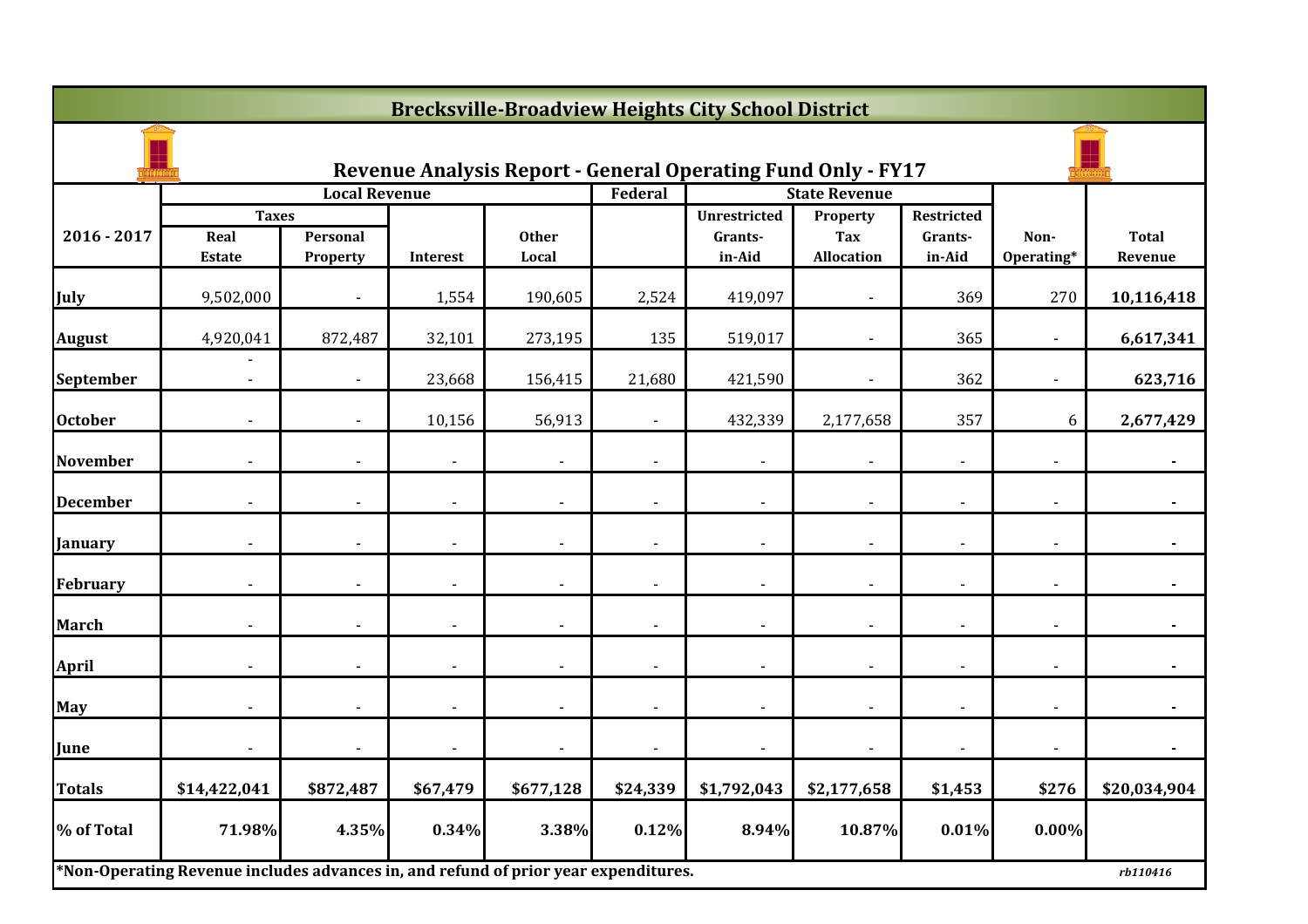|                | <b>Brecksville-Broadview Heights City School District</b>                                                                 |                 |                              |                 |                          |                      |                          |                                 |  |  |  |  |  |
|----------------|---------------------------------------------------------------------------------------------------------------------------|-----------------|------------------------------|-----------------|--------------------------|----------------------|--------------------------|---------------------------------|--|--|--|--|--|
|                | <b>Expenditure Analysis Report - General Operating Fund - FY17</b>                                                        |                 |                              |                 |                          |                      |                          |                                 |  |  |  |  |  |
| 2016-2017      | <b>Salaries</b>                                                                                                           | <b>Benefits</b> | <b>Services</b>              | <b>Supplies</b> | Equipment                | Dues/<br><b>Fees</b> | Non-<br>Operating*       | <b>Total</b><br><b>Expenses</b> |  |  |  |  |  |
| July           | 2,725,518                                                                                                                 | 763,508         | 392,089                      | 67,695          | 5,156                    | 58,419               |                          | 4,012,385                       |  |  |  |  |  |
| August         | 1,833,007                                                                                                                 | 841,868         | 332,335                      | 137,182         | 7,011                    | 241,453              | 40,000                   | 3,432,856                       |  |  |  |  |  |
| September      | 2,191,845                                                                                                                 | 761,457         | 298,755                      | 76,099          | 5,255                    | 8,130                |                          | 3,341,541                       |  |  |  |  |  |
| <b>October</b> | 2,311,200                                                                                                                 | 770,247         | 418,853                      | 66,397          | 17,311                   | 24,604               |                          | 3,608,612                       |  |  |  |  |  |
| November       |                                                                                                                           |                 | $\qquad \qquad \blacksquare$ |                 | $\overline{\phantom{a}}$ |                      | $\overline{\phantom{a}}$ | $\overline{\phantom{a}}$        |  |  |  |  |  |
| December       |                                                                                                                           |                 | $\overline{\phantom{a}}$     |                 | $\overline{\phantom{a}}$ |                      | $\overline{\phantom{a}}$ |                                 |  |  |  |  |  |
| January        |                                                                                                                           |                 | $\blacksquare$               | $\blacksquare$  | $\overline{\phantom{a}}$ |                      | $\overline{\phantom{a}}$ |                                 |  |  |  |  |  |
| February       |                                                                                                                           |                 | $\blacksquare$               |                 | $\overline{\phantom{a}}$ |                      |                          | $\overline{\phantom{a}}$        |  |  |  |  |  |
| March          | ä,                                                                                                                        |                 | $\blacksquare$               |                 | ÷,                       |                      |                          | $\blacksquare$                  |  |  |  |  |  |
| April          |                                                                                                                           |                 | $\blacksquare$               |                 | $\overline{\phantom{a}}$ |                      |                          | $\blacksquare$                  |  |  |  |  |  |
| May            | ä,                                                                                                                        |                 | $\blacksquare$               |                 | $\overline{a}$           |                      |                          | $\blacksquare$                  |  |  |  |  |  |
| June           |                                                                                                                           |                 | ٠                            | $\blacksquare$  |                          |                      |                          | $\blacksquare$                  |  |  |  |  |  |
| <b>TOTALS</b>  | \$9,061,570                                                                                                               | \$3,137,080     | \$1,442,032                  | \$347,373       | \$34,733                 | \$332,606            | \$40,000                 | \$14,395,394                    |  |  |  |  |  |
| % of Total     | 62.95%                                                                                                                    | 21.79%          | 10.02%                       | 2.41%           | 0.24%                    | 2.31%                | 0.28%                    |                                 |  |  |  |  |  |
|                | *Non-Operating expenses include advances and transfers out.<br>Operating Fund includes General Fund (001) only for FY2016 |                 |                              |                 |                          |                      |                          | rb110416                        |  |  |  |  |  |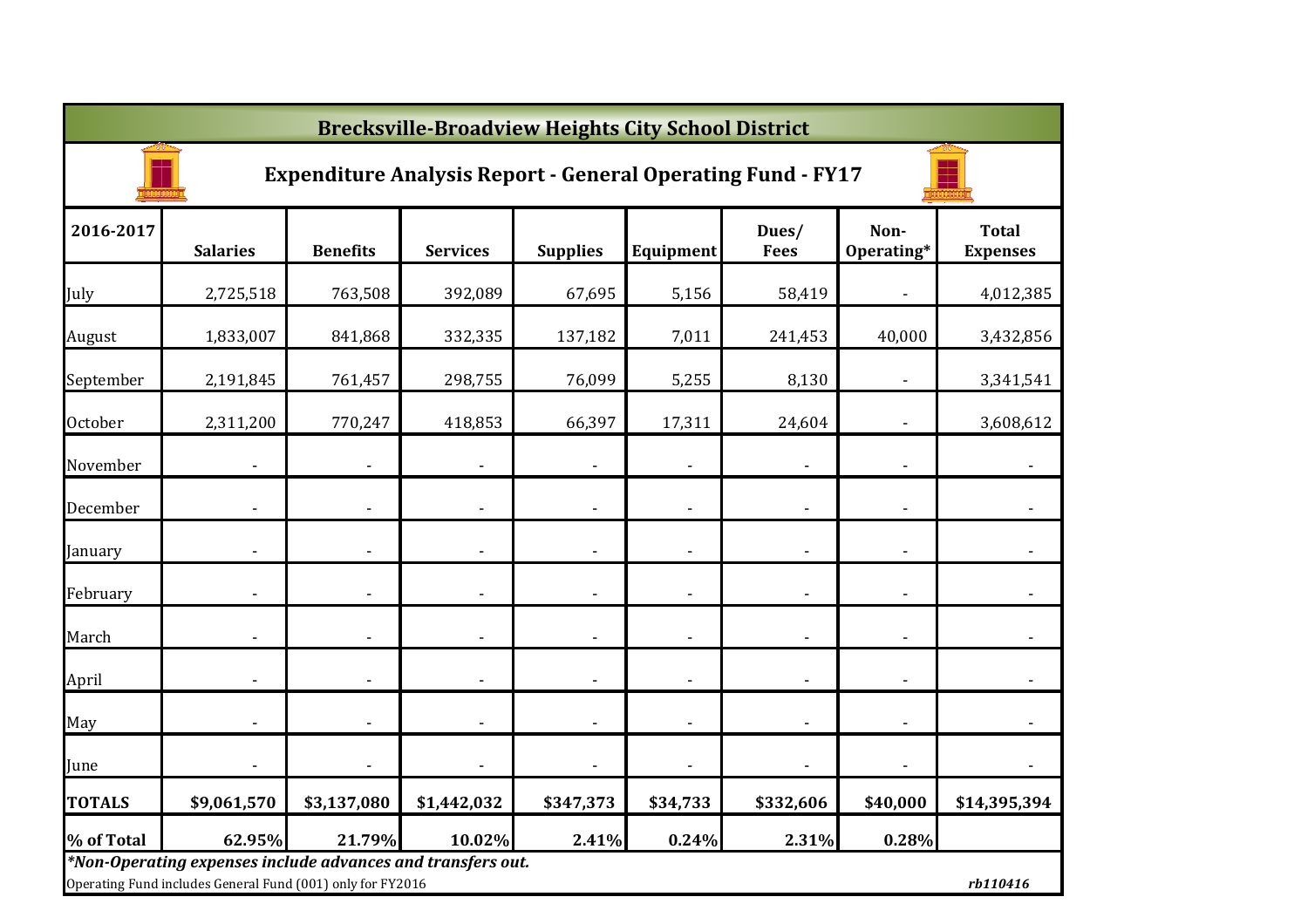|                                                  |                                         |                  |                 |                    |                                  | <b>Brecksville-Broadview Heights City School District</b> |                 |                     |                     |  |  |  |
|--------------------------------------------------|-----------------------------------------|------------------|-----------------|--------------------|----------------------------------|-----------------------------------------------------------|-----------------|---------------------|---------------------|--|--|--|
|                                                  |                                         |                  |                 |                    |                                  |                                                           |                 |                     |                     |  |  |  |
|                                                  | October 31, 2016                        |                  |                 |                    | <b>FINSUMM Financial Summary</b> |                                                           |                 |                     |                     |  |  |  |
| rb110416<br>"where fine education is a heritage" |                                         |                  |                 |                    |                                  |                                                           |                 |                     |                     |  |  |  |
|                                                  |                                         | <b>Beginning</b> | <b>Monthly</b>  | <b>Fiscal Year</b> | Monthly                          | <b>Fiscal Year</b>                                        | Current         |                     | <b>Unencumbered</b> |  |  |  |
|                                                  | <b>Fund Fund Name</b>                   | <b>Balance</b>   | <b>Receipts</b> | <b>To Date</b>     | <b>Expenditures</b>              | <b>To Date</b>                                            | <b>Fund</b>     | Current             | Fund                |  |  |  |
|                                                  |                                         | 7/1/2016         |                 | Receipts           |                                  | <b>Expenditures</b>                                       | <b>Balance</b>  | <b>Encumbrances</b> | <b>Balance</b>      |  |  |  |
| 001                                              | <b>General Fund</b>                     | \$10,647,647.98  | \$2,677,428.90  | \$20,034,904.03    | \$3,608,610.95                   | \$14,395,392.74                                           | \$16,287,159.27 | \$2,375,370.79      | \$13,911,788.48     |  |  |  |
| 002                                              | Bond Retirement                         | \$3,461,042.53   | \$147,674.46    | \$1,196,131.25     | \$0.00                           | \$0.00                                                    | 4,657,173.78    | \$0.00              | 4,657,173.78        |  |  |  |
| 003                                              | Permanent Improvement                   | \$1,243,535.08   | \$99,828.94     | \$817,254.19       | \$46,368.92                      | \$991,829.54                                              | 1,068,959.73    | \$187,457.48        | 881,502.25          |  |  |  |
| 004                                              | <b>Building Fund</b>                    | \$106,453.36     | \$0.00          | \$0.00             | \$0.00                           | \$0.00                                                    | 106,453.36      | \$0.00              | 106,453.36          |  |  |  |
| 006                                              | Food Service                            | \$291,202.79     | \$146,007.71    | \$409,462.53       | \$144,430.59                     | \$370,243.44                                              | 330,421.88      | \$234,628.40        | 95,793.48           |  |  |  |
| 007                                              | Special Trust                           | \$90,053.62      | \$681.03        | \$37,163.40        | \$96.53                          | \$69,549.62                                               | 57,667.40       | \$2,095.38          | 55,572.02           |  |  |  |
| 009                                              | <b>Uniform Supplies</b>                 | \$146,246.59     | \$14,358.81     | \$90,684.73        | \$30,517.20                      | \$164,954.64                                              | 71,976.68       | \$26,031.10         | 45,945.58           |  |  |  |
| 014                                              | Rotary - Internal Services              | \$163,696.28     | \$16,027.50     | \$26,162.72        | \$36,065.43                      | \$50,412.20                                               | 139,446.80      | \$19,860.54         | 119,586.26          |  |  |  |
| 018                                              | Public School Support                   | \$152,259.61     | \$8,496.52      | \$41,357.30        | \$4,728.03                       | \$49,473.23                                               | 144,143.68      | \$26,832.63         | 117,311.05          |  |  |  |
| 019                                              | Other Grants                            | \$213,676.78     | \$2,000.00      | \$18,915.64        | \$31,378.54                      | \$76,273.05                                               | 156,319.37      | \$55,694.84         | 100,624.53          |  |  |  |
| 020                                              | Child Care Fund                         | \$165,409.01     | \$39,096.25     | \$198,083.25       | \$39,656.00                      | \$191,112.29                                              | 172,379.97      | \$10,713.39         | 161,666.58          |  |  |  |
| 022                                              | <b>Unclaimed Funds</b>                  | \$211,000.00     | \$0.00          | ( \$211,000.00]    | \$0.00                           | \$0.00                                                    | 0.00            | \$0.00              | 0.00                |  |  |  |
| 200                                              | <b>Student Managed Funds</b>            | \$131,152.96     | \$14,912.51     | \$66,052.00        | \$28,225.94                      | \$53,440.60                                               | 143,764.36      | \$66,407.79         | 77,356.57           |  |  |  |
| 300                                              | District Managed Funds                  | \$230,776.98     | \$50,017.02     | \$175,457.03       | \$27,975.30                      | \$155,727.79                                              | 250,506.22      | \$102,735.11        | 147,771.11          |  |  |  |
| 401                                              | <b>Auxiliary Services</b>               | \$93,243.62      | \$38.57         | \$88,268.59        | \$28,165.59                      | \$93,979.41                                               | 87,532.80       | \$95,741.45         | (8,208.65)          |  |  |  |
| 451                                              | OneNet (Data Communication)             | \$0.00           | \$5,400.00      | \$5,400.00         | \$5,400.00                       | \$5,400.00                                                | 0.00            | \$0.00              | 0.00                |  |  |  |
| 499                                              | Miscellaneous State Grants              | $(*9,628.69)$    | \$0.00          | \$50,915.09        | \$21,461.63                      | \$41,480.15                                               | (193.75)        | \$1,375.00          | (1,568.75)          |  |  |  |
| 516                                              | <b>IDEA-B</b>                           | ( \$13,970.45)   | \$11,139.00     | \$108,353.43       | \$95,032.29                      | \$200,994.66                                              | (106, 611.68)   | \$348,300.43        | (454, 912.11)       |  |  |  |
| 551                                              | Title III - Limited English Proficiency | \$0.00           | \$3,674.53      | \$3,674.53         | \$26.90                          | \$3,701.43                                                | (26.90)         | \$0.00              | (26.90)             |  |  |  |
| 572                                              | Title I - Disadvantaged Children        | (\$17,212.31)    | \$7,003.52      | \$53,328.61        | \$20,913.17                      | \$78,767.64                                               | (42, 651.34)    | \$5,840.04          | (48, 491.38)        |  |  |  |
| 587                                              | Preschool                               | \$0.00           | \$0.00          | \$0.00             | \$2,136.78                       | \$4,305.18                                                | (4,305.18)      | \$0.00              | (4,305.18)          |  |  |  |
| 590                                              | Title II-A - Improving Teacher Quality  | \$14.87          | \$5,991.33      | \$11,715.79        | \$1,370.27                       | \$13,165.66                                               | (1,435.00)      | \$15,518.69         | (16,953.69)         |  |  |  |
| 599                                              | Miscellaneous Federal Grants            | \$0.00           | \$0.00          | \$0.00             | \$2,455.13                       | \$2,455.13                                                | (2,455.13)      | \$570.44            | (3,025.57)          |  |  |  |
|                                                  |                                         |                  |                 |                    |                                  |                                                           |                 |                     |                     |  |  |  |
|                                                  | <b>Grand Totals (ALL Funds)</b>         | \$17,306,600.61  | \$3,249,776.60  | \$23,222,284.11    | \$4,175,015.19                   | \$17,012,658.40                                           | \$23,516,226.32 | \$3,575,173.50      | \$19,941,052.82     |  |  |  |
|                                                  |                                         |                  |                 |                    |                                  |                                                           |                 |                     |                     |  |  |  |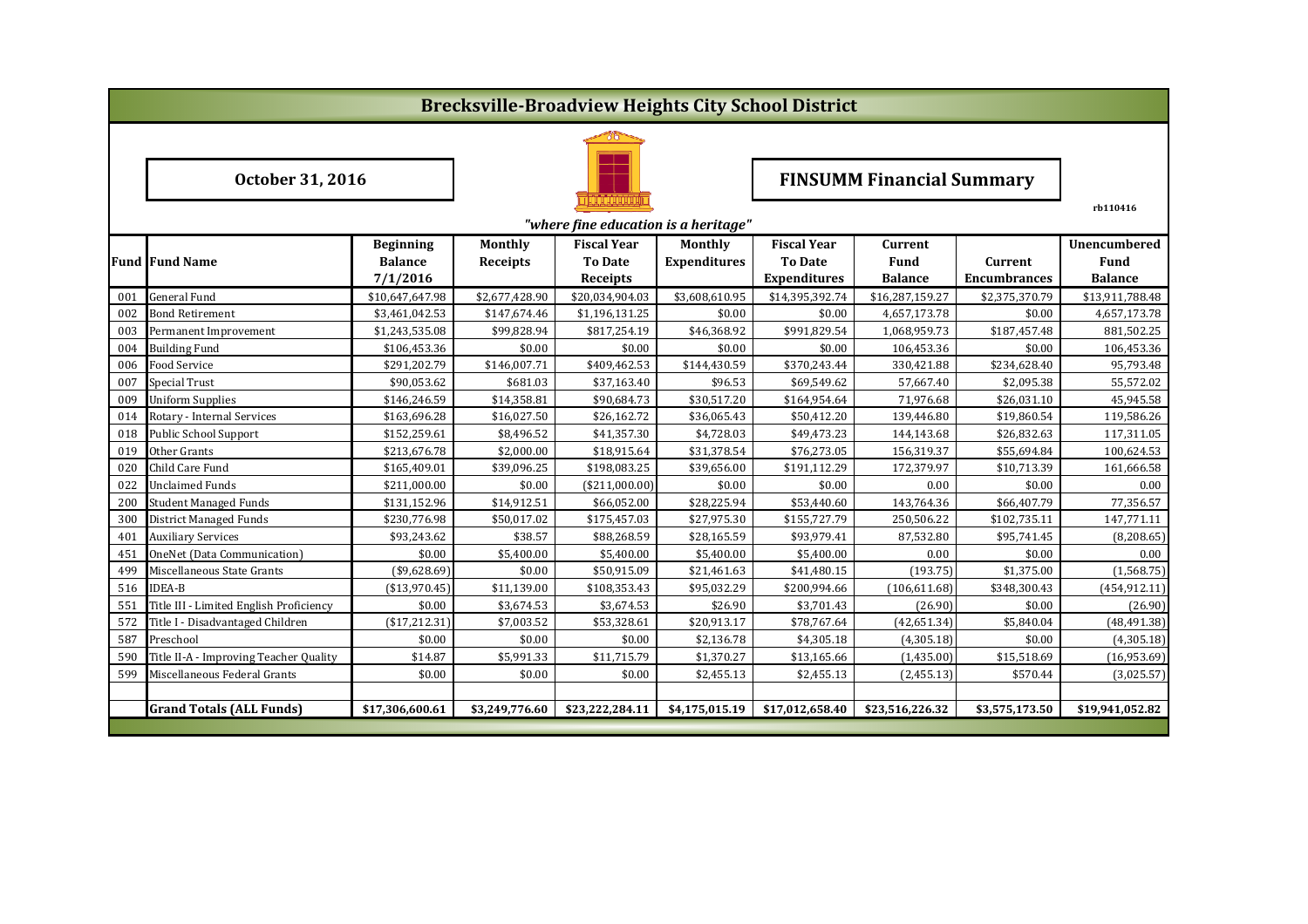## *Brecksville-Broadview Heights Board of Education*



# *Approved Funds for 2016/2017*



|          | This report is a listing of all grant funds authorized and received throughout the 2016/2017 fiscal year. |                   |                   |               |                 |
|----------|-----------------------------------------------------------------------------------------------------------|-------------------|-------------------|---------------|-----------------|
|          |                                                                                                           | <b>Authorized</b> | <b>Non-Public</b> | Monthly       | <b>Amount</b>   |
| Fund     | <b>Description</b>                                                                                        | Amount            | <b>Authorized</b> | <b>Amount</b> | Received        |
|          |                                                                                                           |                   | Amount            | Received      | Project-To-Date |
|          | <b>State Grants</b>                                                                                       |                   |                   |               |                 |
|          | 451/9017 Network Connectivity Subsidy                                                                     | \$10,800.00       | \$0.00            | \$5,400.00    | \$5,400.00      |
|          |                                                                                                           |                   |                   |               |                 |
|          | 499/9017 BWC Special Education Equipment                                                                  | \$19,915.09       | \$0.00            | \$0.00        | \$19,915.09     |
|          | <b>Auxiliary Services</b>                                                                                 |                   |                   |               |                 |
|          | 401/9017 Assumption                                                                                       | \$188,802.09      | \$188,802.09      | \$0.00        | \$47,200.52     |
|          | 401/9117 Lawrence School                                                                                  | \$159,832.59      | \$159,832.59      | \$0.00        | \$90,001.68     |
|          | 401/9217 South Suburban Mont.                                                                             | \$96,180.20       | \$96,180.20       | \$0.00        | \$43,807.02     |
|          |                                                                                                           |                   |                   |               |                 |
|          | <b>CAPA</b>                                                                                               |                   |                   |               |                 |
|          | Ohio Dept. of Health Youth Tobacco                                                                        |                   |                   |               |                 |
| 499/9016 | <b>Reduction Use</b>                                                                                      | \$50,000.00       | \$0.00            | \$0.00        | \$47,000.00     |
|          |                                                                                                           |                   |                   |               |                 |
|          | <b>Total State Funds</b>                                                                                  | \$525,529.97      | \$444,814.88      | \$5,400.00    | \$253,324.31    |
|          |                                                                                                           |                   |                   |               |                 |
|          | <b>Federal Grants</b>                                                                                     |                   |                   |               |                 |
|          | 516/9016 IDEA-B Special Education FY16                                                                    | \$728,523.07      | \$7,396.17        | \$11,139.00   | \$728,523.07    |
|          | 516/9017 IDEA-B Special Education FY17                                                                    | \$755,929.66      | \$10,355.20       | \$0.00        | \$57,263.22     |
|          |                                                                                                           |                   |                   |               |                 |
|          | 551/9016 Title III Limited English Proficiency FY16                                                       | \$16,222.77       | \$0.00            | \$0.00        | \$16,222.77     |
|          | 551/9017 Title III Limited English Proficiency FY17                                                       | \$17,100.65       | \$0.00            | \$3,674.53    | \$3,674.53      |
|          |                                                                                                           |                   |                   |               |                 |
|          | 572/9016 Title I FY16                                                                                     | \$287,027.94      | \$4,546.78        | \$7,003.52    | \$281,951.55    |
|          | 572/9017 Title I FY17                                                                                     | \$312,684.50      | \$3,211.50        | \$0.00        | \$2,873.15      |
|          |                                                                                                           |                   |                   |               |                 |
|          | 587/9016 Preschool Special Education FY16                                                                 | \$20,192.98       | \$0.00            | \$0.00        | \$20,192.98     |
|          | 587/9017 Preschool Special Education FY17                                                                 | \$21,019.55       | \$0.00            | \$0.00        | \$0.00          |
|          |                                                                                                           |                   |                   |               |                 |
|          | 590/9016 Title II-A Improving Teacher Quality FY16                                                        | \$60,082.04       | \$4,026.26        | \$5,594.85    | \$60,082.04     |
|          | 590/9017 Title II-A Improving Teacher Quality FY17                                                        | \$59,018.83       | \$427.11          | \$396.48      | \$396.48        |
|          |                                                                                                           |                   |                   |               |                 |
|          | 599/9017 CAPA Drug-Free Communities FY17 (Yr.1)                                                           | \$125,000.00      | \$0.00            | \$0.00        | \$0.00          |
|          |                                                                                                           |                   |                   |               |                 |
|          | <b>Total Federal Funds</b>                                                                                | \$2,402,801.99    | \$29,963.02       | \$27,808.38   | \$1,171,179.79  |
|          |                                                                                                           |                   |                   |               |                 |
| rb110416 |                                                                                                           |                   |                   |               |                 |
|          |                                                                                                           |                   |                   |               |                 |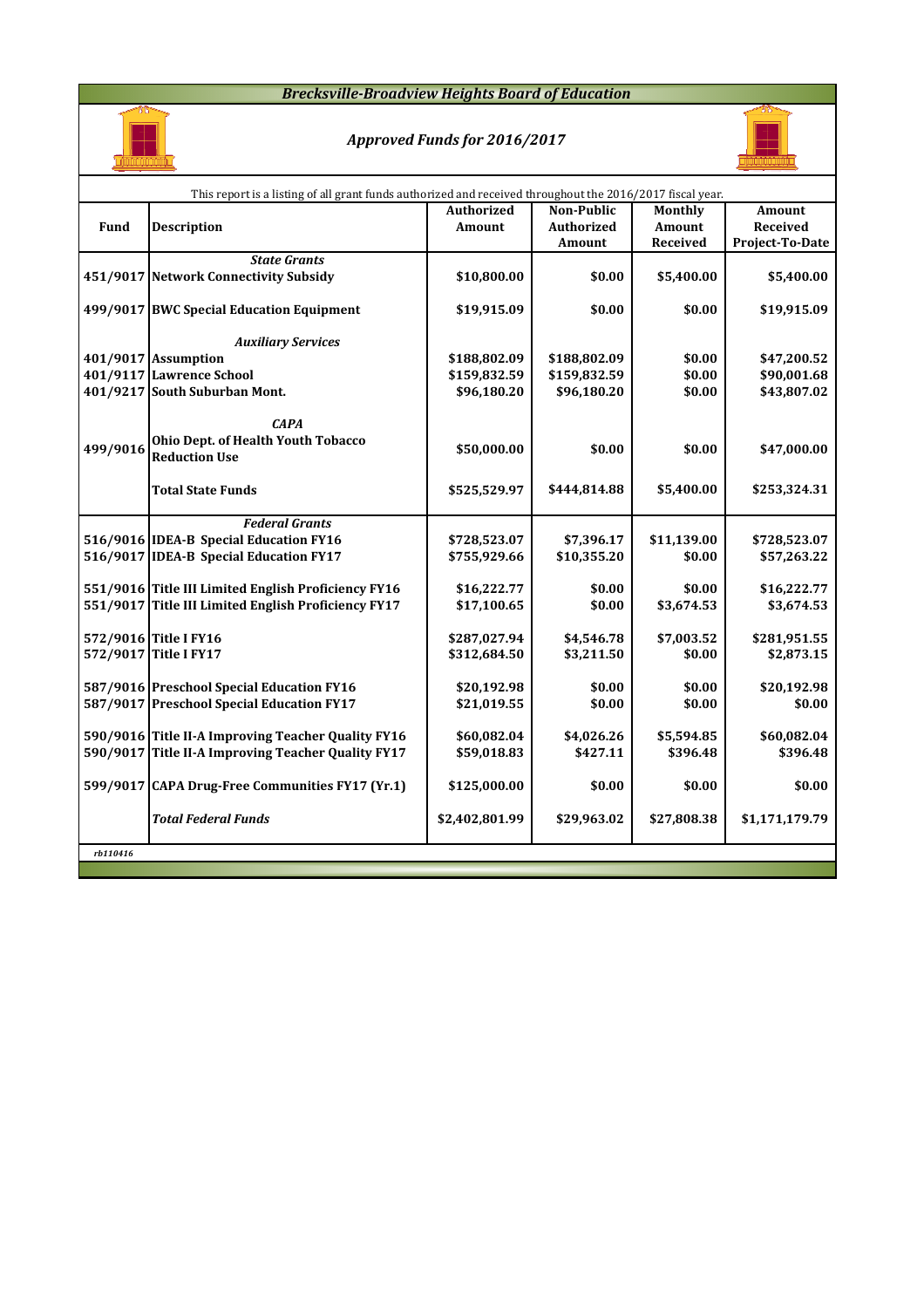*Brecksville-Broadview Heights Board of Education*

## *Record of Advances for 2016/2017*



**INITIAL ADVANCE INFORMATION ADVANCE RETURN Date Board FROM TO Fund Date Approved Resolution Fund Fund Name Amount Returned Amount** 8/25/2016 001 009 Uniform School \$40,000.00 \$0.00 Supplies **\$40,000.00 \$0.00 \$40,000.00** *rb110416 Advances Outstanding TOTAL Advances for 2015-2016*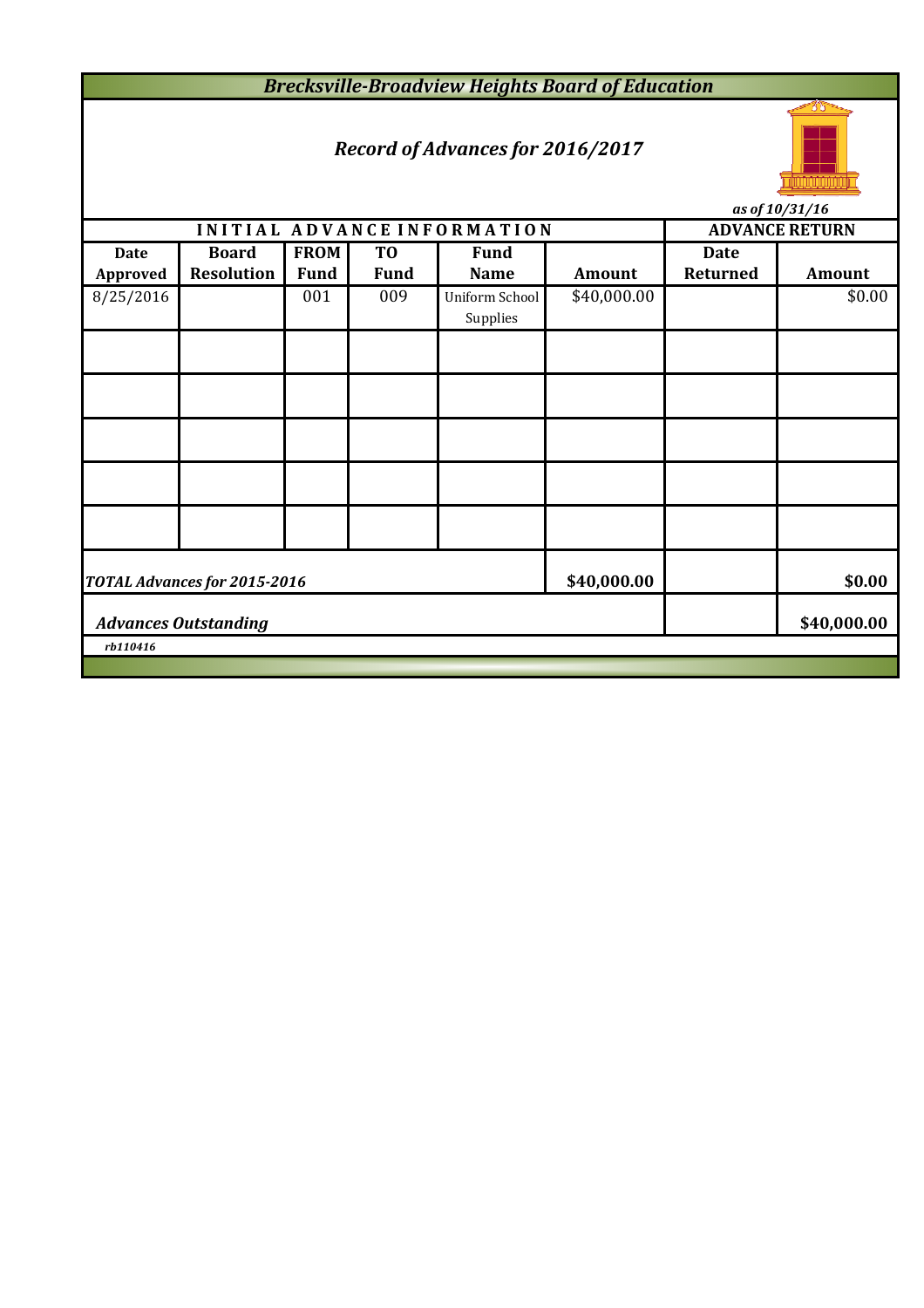|                                                                                                | <b>Brecksville-Broadview Heights City School District</b> |                     |                     |
|------------------------------------------------------------------------------------------------|-----------------------------------------------------------|---------------------|---------------------|
|                                                                                                | <b>Cash Reconciliation</b>                                |                     |                     |
|                                                                                                | October 31, 2016                                          |                     |                     |
| <b>FINSUM Balance</b>                                                                          |                                                           |                     | \$<br>23,516,226.32 |
| <b>Bank Balance:</b>                                                                           |                                                           |                     |                     |
| Citizens Bank - General                                                                        |                                                           | \$<br>1,138,425.13  |                     |
|                                                                                                |                                                           |                     |                     |
| <b>Investments:</b><br><b>STAR Ohio</b>                                                        |                                                           |                     |                     |
|                                                                                                | 1,892.44<br>14,470,271.15                                 |                     |                     |
| Meeder Investment Management<br><b>First Federal</b>                                           | 5,007,101.91                                              |                     |                     |
| Westfield Bank Money Market                                                                    | 11,022.37                                                 |                     |                     |
| Westfield Bank ICS                                                                             | 2,993,402.32                                              |                     |                     |
|                                                                                                |                                                           | \$<br>22,483,690.19 |                     |
| <b>Petty Cash:</b>                                                                             |                                                           |                     |                     |
| Chippewa                                                                                       | 100.00                                                    |                     |                     |
| <b>Highland Drive</b>                                                                          | 100.00                                                    |                     |                     |
| Hilton                                                                                         | 100.00                                                    |                     |                     |
| <b>Central School</b>                                                                          | 100.00                                                    |                     |                     |
| Middle School                                                                                  | 150.00                                                    |                     |                     |
| <b>Student Activity</b>                                                                        | 300.00                                                    |                     |                     |
| <b>High School</b>                                                                             | 150.00                                                    |                     |                     |
| Transportation                                                                                 | 150.00                                                    |                     |                     |
| <b>Board Office</b>                                                                            | 150.00                                                    |                     |                     |
| Beekeepers                                                                                     | 150.00                                                    |                     |                     |
|                                                                                                |                                                           | \$<br>1,450.00      |                     |
| <b>Change Fund:</b>                                                                            |                                                           |                     |                     |
| Middle School Athletics                                                                        | 200.00                                                    |                     |                     |
| Middle School Concessions                                                                      | 150.00                                                    |                     |                     |
| <b>High School Athletics</b>                                                                   | 4,500.00                                                  |                     |                     |
| <b>Food Services</b>                                                                           | 1,097.00                                                  |                     |                     |
|                                                                                                |                                                           | \$<br>5,947.00      |                     |
| Less: Outstanding Checks-Charter One General<br><b>Outstanding Deposits/Other Adjustments:</b> |                                                           | \$<br>(113, 286.00) |                     |
|                                                                                                |                                                           |                     |                     |
|                                                                                                |                                                           |                     |                     |
|                                                                                                |                                                           |                     |                     |
|                                                                                                |                                                           | \$                  |                     |
| <b>Bank Balance</b>                                                                            |                                                           |                     | \$<br>23,516,226.32 |
|                                                                                                |                                                           |                     |                     |
| <b>Variance</b>                                                                                |                                                           |                     | \$                  |
| rb110416                                                                                       |                                                           |                     |                     |
|                                                                                                |                                                           |                     |                     |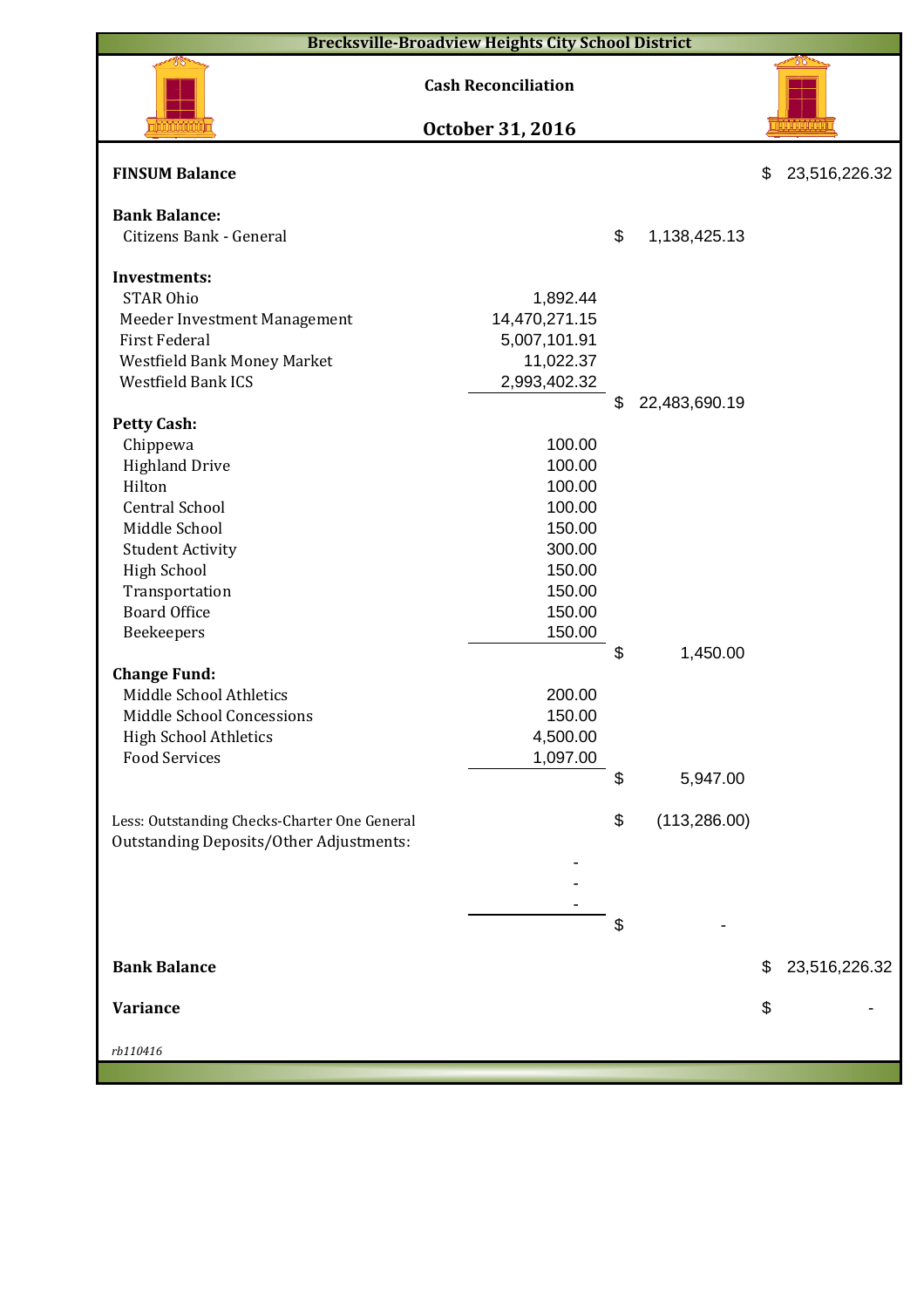|               | <b>Brecksville-Broadview Heights City School District</b> |                             |                                                     |                                      |                                              |                                             |                                |                                               |                                   |  |  |
|---------------|-----------------------------------------------------------|-----------------------------|-----------------------------------------------------|--------------------------------------|----------------------------------------------|---------------------------------------------|--------------------------------|-----------------------------------------------|-----------------------------------|--|--|
|               |                                                           |                             |                                                     |                                      |                                              |                                             |                                |                                               |                                   |  |  |
|               | October 31, 2016                                          |                             |                                                     |                                      |                                              |                                             | <b>Appropriation Summary</b>   |                                               |                                   |  |  |
|               |                                                           |                             |                                                     |                                      |                                              |                                             |                                | rb110416                                      |                                   |  |  |
|               |                                                           |                             |                                                     | "where fine education is a heritage" |                                              |                                             |                                |                                               |                                   |  |  |
| Fund          |                                                           | <b>FYTD</b><br>Appropriated | <b>Prior FY</b><br>Carryover<br><b>Encumbrances</b> | <b>FYTD</b><br><b>Expendable</b>     | <b>FYTD</b><br>Actual<br><b>Expenditures</b> | <b>MTD</b><br>Actual<br><b>Expenditures</b> | Current<br><b>Encumbrances</b> | <b>FYTD</b><br>Unencumbered<br><b>Balance</b> | <b>FYTD</b><br>Percent<br>Exp/Enc |  |  |
| 001           | <b>General Fund</b>                                       | \$46,428,582.55             | \$464,977.40                                        | \$46,893,559.95                      | \$14,395,392.74                              | \$3,608,610.95                              | \$2,375,370.79                 | 30,122,796.42                                 | 35.76%                            |  |  |
| 002           | <b>Bond Retirement</b>                                    | \$3,012,889.00              | \$0.00                                              | 3,012,889.00                         | \$0.00                                       | \$0.00                                      | \$0.00                         | 3,012,889.00                                  | 0.00%                             |  |  |
| 003           | Permanent Improvement                                     | \$2,080,134.75              | \$366,053.75                                        | 2,446,188.50                         | \$991,829.54                                 | \$46,368.92                                 | \$187,457.48                   | 1,266,901.48                                  | 48.21%                            |  |  |
| 004           | <b>Building Fund</b>                                      | \$0.00                      | \$0.00                                              | 0.00                                 | \$0.00                                       | \$0.00                                      | \$0.00                         | 0.00                                          | #DIV/0!                           |  |  |
| 006           | Food Service                                              | \$1,708,100.00              | \$3,724.58                                          | 1,711,824.58                         | \$370,243.44                                 | \$144,430.59                                | \$234,628.40                   | 1,106,952.74                                  | 35.33%                            |  |  |
| 007           | <b>Special Trust</b>                                      | \$82,402.00                 | \$0.00                                              | 82,402.00                            | \$69,549.62                                  | \$96.53                                     | \$2,095.38                     | 10,757.00                                     | 86.95%                            |  |  |
| 009           | <b>Uniform Supplies</b>                                   | \$261,247.00                | \$492.91                                            | 261,739.91                           | \$164,954.64                                 | \$30,517.20                                 | \$26,031.10                    | 70,754.17                                     | 72.97%                            |  |  |
| 014           | Rotary - Internal Services                                | \$445,661.00                | \$182.52                                            | 445,843.52                           | \$50,412.20                                  | \$36,065.43                                 | \$19,860.54                    | 375,570.78                                    | 15.76%                            |  |  |
| 018           | <b>Public School Support</b>                              | \$151,449.00                | \$30.75                                             | 151,479.75                           | \$49,473.23                                  | \$4,728.03                                  | \$26,832.63                    | 75,173.89                                     | 50.37%                            |  |  |
| 019           | Other Grants                                              | \$248,900.68                | \$2,257.15                                          | 251,157.83                           | \$76,273.05                                  | \$31,378.54                                 | \$55,694.84                    | 119,189.94                                    | 52.54%                            |  |  |
| 020           | Child Care Fund                                           | \$454,176.00                | \$5,499.93                                          | 459,675.93                           | \$191,112.29                                 | \$39,656.00                                 | \$10,713.39                    | 257,850.25                                    | 43.91%                            |  |  |
| 022           | <b>Unclaimed Funds</b>                                    | \$0.00                      | \$0.00                                              | 0.00                                 | \$0.00                                       | \$0.00                                      | \$0.00                         | 0.00                                          | 0.00%                             |  |  |
| 200           | <b>Student Managed Funds</b>                              | \$314,766.00                | \$3,942.35                                          | 318,708.35                           | \$53,440.60                                  | \$28,225.94                                 | \$66,407.79                    | 198,859.96                                    | 37.60%                            |  |  |
| 300           | <b>District Managed Funds</b>                             | \$660,646.00                | \$32,471.38                                         | 693,117.38                           | \$155,727.79                                 | \$27,975.30                                 | \$102,735.11                   | 434,654.48                                    | 37.29%                            |  |  |
| 401           | <b>Auxiliary Services</b>                                 | \$444,721.36                | \$263.14                                            | 444,984.50                           | \$93,979.41                                  | \$28,165.59                                 | \$95,741.45                    | 255,263.64                                    | 42.64%                            |  |  |
| 451           | OneNet (Data Communication)                               | \$10,800.00                 | \$0.00                                              | 10,800.00                            | \$5,400.00                                   | \$5,400.00                                  | \$0.00                         | 5,400.00                                      | 50.00%                            |  |  |
| 499           | Miscellaneous State Grants                                | \$37,500.80                 | \$6,785.60                                          | 44,286.40                            | \$41,480.15                                  | \$21,461.63                                 | \$1,375.00                     | 1,431.25                                      | 96.77%                            |  |  |
| 516           | <b>IDEA-B</b>                                             | \$764,945.42                | \$28,104.00                                         | 793,049.42                           | \$200,994.66                                 | \$95,032.29                                 | \$348,300.43                   | 243,754.33                                    | 69.26%                            |  |  |
| 551           | Title III - Limited English Proficiency                   | \$17,100.65                 | \$0.00                                              | 17,100.65                            | \$3,701.43                                   | \$26.90                                     | \$0.00                         | 13,399.22                                     | 21.64%                            |  |  |
| 572           | Title I - Disadvantaged Children                          | \$347,798.31                | \$3,205.73                                          | 351,004.04                           | \$78,767.64                                  | \$20,913.17                                 | \$5,840.04                     | 266,396.36                                    | 24.10%                            |  |  |
| 587           | Preschool                                                 | \$21,019.55                 | \$0.00                                              | 21,019.55                            | \$4,305.18                                   | \$2,136.78                                  | \$0.00                         | 16,714.37                                     | 20.48%                            |  |  |
| 590           | Title II-A - Improving Teacher Quality                    | \$70,353.01                 | \$0.00                                              | 70,353.01                            | \$13,165.66                                  | \$1,370.27                                  | \$15,518.69                    | 41,668.66                                     | 40.77%                            |  |  |
| 599           | Miscellaneous Federal Grants                              | \$125,000.00                | \$0.00                                              | 125,000.00                           | \$2,455.13                                   | \$2,455.13                                  | \$570.44                       | 121,974.43                                    | 2.42%                             |  |  |
| <b>Totals</b> |                                                           | \$57,688,193.08             | \$917,991.19                                        | \$58,606,184.27                      | \$17,012,658.40                              | \$4,175,015.19                              | \$3,575,173.50                 | \$38,018,352.37                               | 35.13%                            |  |  |